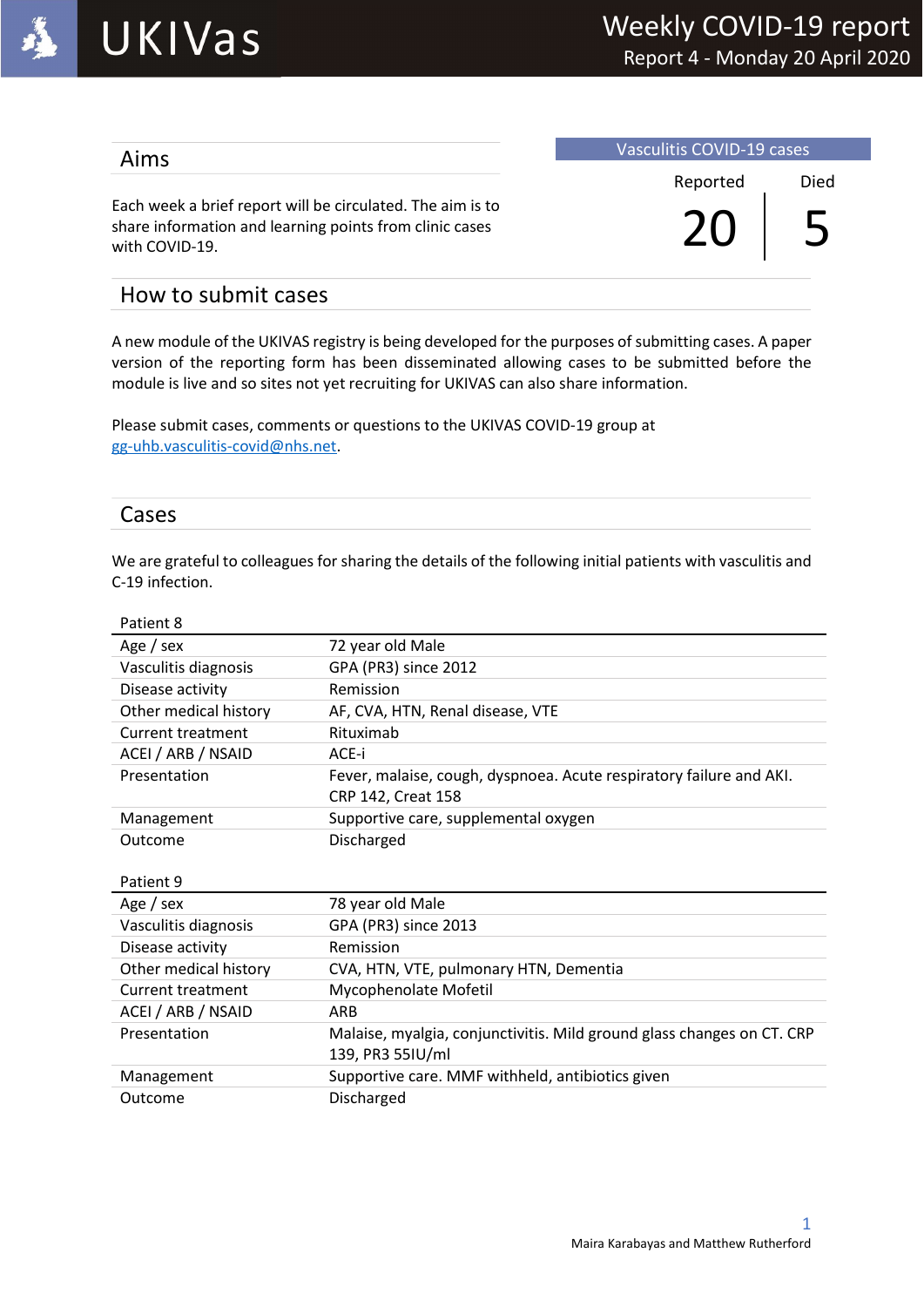| Patient 10               |                                                                                                                                                            |
|--------------------------|------------------------------------------------------------------------------------------------------------------------------------------------------------|
| Age / sex                | 70 year old Female                                                                                                                                         |
| Vasculitis diagnosis     | PR3-AAV since Nov 2019                                                                                                                                     |
| Disease activity         | Remission                                                                                                                                                  |
| Other medical history    | Recent Shingles Feb 2020                                                                                                                                   |
| <b>Current treatment</b> | Azathioprine (since 27/03) and Prednisolone 7.5mg                                                                                                          |
|                          | Recent induction with x6 CYC                                                                                                                               |
| ACEI / ARB / NSAID       | Unclear                                                                                                                                                    |
| Presentation             | Clinic attendance- with cough, dyspnoea, lack of appetite, nausea.<br>SpO2 95% OA, CXR clear. AZA withheld. Two days later admitted with<br>SpO2 88% on 2L |
| Management               | High flow oxygen given and antibiotic cover for CAP                                                                                                        |
| Outcome                  | Improving - remains IP                                                                                                                                     |
|                          |                                                                                                                                                            |
| Patient 11               |                                                                                                                                                            |
| Age / sex                | 53 year old Female                                                                                                                                         |
| Vasculitis diagnosis     | MPA since Sept 2019                                                                                                                                        |
| Disease activity         | Remission                                                                                                                                                  |
| Other medical history    | Nil                                                                                                                                                        |
| <b>Current treatment</b> | Azathioprine 150mg and Prednisolone 5mg                                                                                                                    |
|                          | Previous RTX induction                                                                                                                                     |
| ACEI / ARB / NSAID       | Unclear                                                                                                                                                    |
| Presentation             | Dyspnoea. CRP 170, CXR multi-focal consolidation.                                                                                                          |
| Management               | Supplemental oxygen and antibiotics given for secondary pneumonia                                                                                          |
| Outcome                  | Improving - remains IP                                                                                                                                     |
|                          |                                                                                                                                                            |
| Patient 12               |                                                                                                                                                            |
| Age / sex                | 54 year old Male                                                                                                                                           |
| Vasculitis diagnosis     | PR3-AAV since Dec 2019                                                                                                                                     |
| Disease activity         | Active                                                                                                                                                     |
| Other medical history    | Inpatient since Dec 2019 with new AAV. X2 CYC - developed                                                                                                  |
|                          | spontaneous colic artery rupture and GI bleed, perforated gastric                                                                                          |
|                          | ulcer- intra abdominal collections. Severe LVSD (no CAD)                                                                                                   |
| <b>Current treatment</b> | <b>IVIG</b>                                                                                                                                                |
| ACEI / ARB / NSAID       | Unclear                                                                                                                                                    |
| Presentation             | Whilst IP for above developed C-19                                                                                                                         |
| Management               | Supportive, ward based care (no significant oxygen requirement)                                                                                            |
| Outcome                  | <b>Remains IP</b>                                                                                                                                          |
|                          |                                                                                                                                                            |
| Patient 13               |                                                                                                                                                            |
| Age / sex                | 82 year old Male                                                                                                                                           |
| Vasculitis diagnosis     | PR3-AAV since Feb 2020                                                                                                                                     |
| Disease activity         | Active                                                                                                                                                     |
| Other medical history    | CVA, IHD, T2DM                                                                                                                                             |
| <b>Current treatment</b> | Recent Induction with CYC x3                                                                                                                               |
| ACEI / ARB / NSAID       | Unclear                                                                                                                                                    |
| Presentation             | Cough, dyspnoea                                                                                                                                            |
| Management               | Supportive, ward based care                                                                                                                                |
| Outcome                  | <b>Remains IP</b>                                                                                                                                          |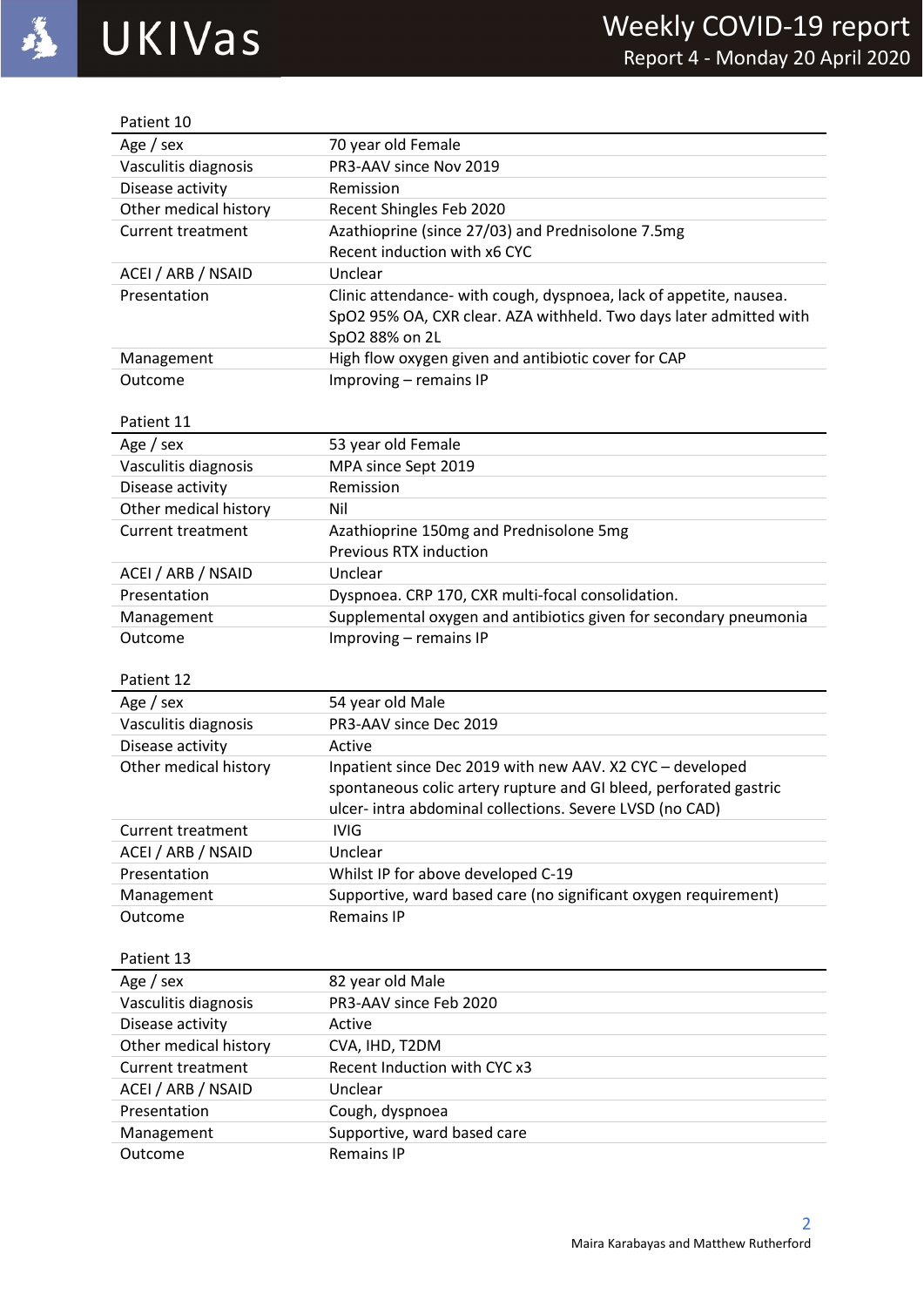| Patient 14               |                                                                       |
|--------------------------|-----------------------------------------------------------------------|
| Age / sex                | 76 year old Male                                                      |
| Vasculitis diagnosis     | PR3-AAV since 2015                                                    |
| Disease activity         | Remission                                                             |
| Other medical history    | CVA, IHD, DM, renal disease                                           |
| <b>Current treatment</b> | Azathioprine and Prednisolone 5mg                                     |
| ACEI / ARB / NSAID       | Nil                                                                   |
| Presentation             | Malaise, cough, dyspnoea. Developed secondary bacterial infection     |
|                          | with sepsis, severe anaemia and AKI. CRP 116, Create 562, PR3 7.7.    |
|                          | Imaging showing pleural effusion and consolidation.                   |
| Management               | Supportive care. Azathioprine withheld. Antibiotics given, dialysis   |
| Outcome                  | Cardiac arrest-deceased                                               |
|                          |                                                                       |
| Patient 15               |                                                                       |
| Age / sex                | 47 year old Male                                                      |
| Vasculitis diagnosis     | EGPA (MPO positive) since 2018                                        |
| Disease activity         | Remission                                                             |
| Other medical history    | Diabetes, renal disease                                               |
| <b>Current treatment</b> | Rituximab                                                             |
| ACEI / ARB / NSAID       | ACE-i                                                                 |
| Presentation             | Fever (41°C), malaise, sore throat, cough, dyspnoea                   |
|                          | Acute respiratory failure, secondary infection (consolidation on CXR) |
|                          | and sepsis (no pathogen isolated), hyperglycaemia. CRP 109            |
| Management               | Supportive care, supplemental oxygen and antibiotics                  |
|                          |                                                                       |
| Outcome                  | <b>Remains IP</b>                                                     |
|                          |                                                                       |
| Patient 16               |                                                                       |
| Age / sex                | 76 year old Male                                                      |
| Vasculitis diagnosis     | GPA (PR3) since 2001                                                  |
| Disease activity         | Remission                                                             |
| Other medical history    | HTN, renal disease, VTE                                               |
| <b>Current treatment</b> | Mycophenolate Mofetil                                                 |
| ACEI / ARB / NSAID       | ARB                                                                   |
| Presentation             | Fever, malaise, cough, dyspnoea. Acute respiratory failure, AKI. CRP  |
|                          | 114, Creat 321                                                        |
| Management               | Supportive care, supplemental oxygen, MMF withheld                    |
| Outcome                  | <b>Remains IP</b>                                                     |
|                          |                                                                       |
| Patient 17               |                                                                       |
| Age / sex                | 78 year old Female                                                    |
| Vasculitis diagnosis     | PAN since 2011                                                        |
| Disease activity         | Remission                                                             |
| Other medical history    | Renal disease                                                         |
| <b>Current treatment</b> | Azathioprine                                                          |
| ACEI / ARB / NSAID       | Nil                                                                   |
| Presentation             | Malaise, nausea, diarrhoea. Inflammatory changes on chest imaging     |
| Management               | Supplemental oxygen, antibiotics given. Azathioprine withheld         |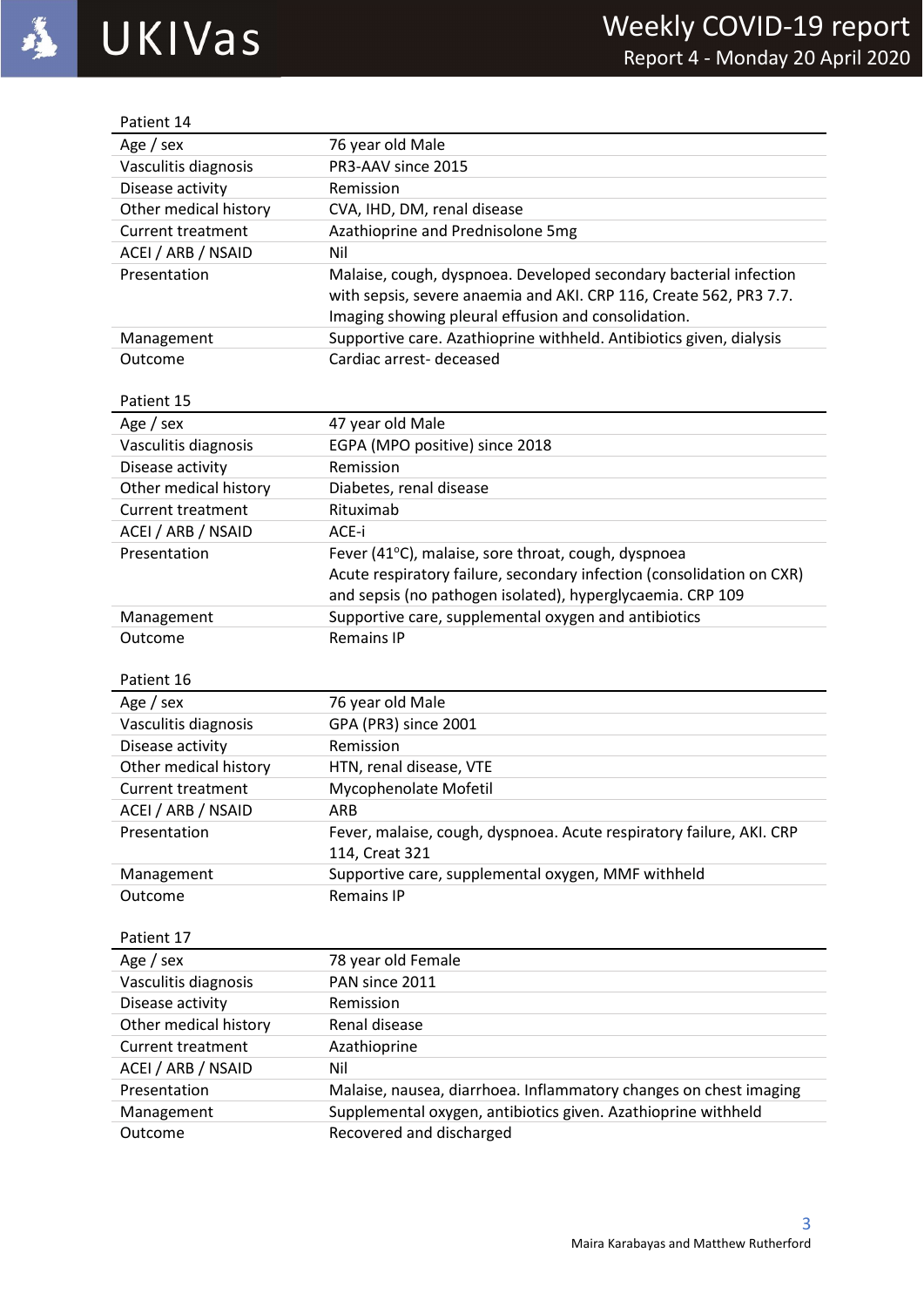| Patient 18            |                                                                        |
|-----------------------|------------------------------------------------------------------------|
| Age / sex             | 78 year old male                                                       |
| Vasculitis diagnosis  | MPO-AAV & Anti-GBM since Oct 2019                                      |
| Disease activity      | Minimal/low                                                            |
| Other medical history | DM, renal disease, ILD (silicosis), IHD-MI, gout, mental health issues |
| Current treatment     | Prednisolone 15mg                                                      |
|                       | Dialysis dependent from presentation. CYC induction complicated by     |
|                       | HAP.CYC stopped and weaning steroids                                   |
| ACEI / ARB / NSAID    | Nil                                                                    |
| Presentation          | Inpatient for Ix for GI bleed. Developed fever, productive cough,      |
|                       | dyspnoea (RR>24). Bilateral consolidation and effusions on imaging.    |
|                       | Strep bacteraemia. Found C-19 positive                                 |
| Management            | Supportive care. Supplemental oxygen. Prednisolone reduced to          |
|                       | 10mg. Antibiotics given                                                |
| Outcome               | Recovered and discharged                                               |

#### Patient 19

| Age / $sex$           | 72 year old Male                                                                                                                                                   |
|-----------------------|--------------------------------------------------------------------------------------------------------------------------------------------------------------------|
| Vasculitis diagnosis  | PR3-AAV since Feb 2020                                                                                                                                             |
| Disease activity      | Moderate                                                                                                                                                           |
| Other medical history | Gout                                                                                                                                                               |
| Current treatment     | Oral CYC and Prednisolone 40mg                                                                                                                                     |
| ACEI / ARB / NSAID    | Nil                                                                                                                                                                |
| Presentation          | Presented with dyspnoea (RR >24). Confirmed PE and new AF. Whilst<br>IP found to have C-19 pneumonitis. Imaging embolism, nodules and<br>consolidation. Create 479 |
| Management            | Supportive care. High flow oxygen. Prednisolone reduced and CYC<br>stopped. Antibiotics given                                                                      |
| Outcome               | Frailty and rapid deterioration despite - end of life care- deceased                                                                                               |

| Patient 20            |                                                                                                                                                                                                                                                                   |
|-----------------------|-------------------------------------------------------------------------------------------------------------------------------------------------------------------------------------------------------------------------------------------------------------------|
| Age / $sex$           | 62 year old Male                                                                                                                                                                                                                                                  |
| Vasculitis diagnosis  | PR3-AAV since March 2020                                                                                                                                                                                                                                          |
| Disease activity      | Severe/high                                                                                                                                                                                                                                                       |
| Other medical history | HTN, renal disease, UC                                                                                                                                                                                                                                            |
| Current treatment     | IV x1CYC Prednisolone 30mg                                                                                                                                                                                                                                        |
| ACEI / ARB / NSAID    | Nil                                                                                                                                                                                                                                                               |
| Presentation          | New presentation- received 1x CYC with Pred. A week later developed<br>cough, dyspnoea (RR >24), haemoptysis. Rapid deterioration. Acute<br>respiratory failure, AKI, metabolic acidosis, severe anaemia.<br>Admission to ICU, on invasive mechanical ventilation |
| Management            | Supportive care, antibiotics given. Vasopressor support. Prednisolone<br>reduced, CYC stopped. Randomised in RECOVERY trial                                                                                                                                       |
| Outcome               | Showing signs of recovery and possible wean off ventilator                                                                                                                                                                                                        |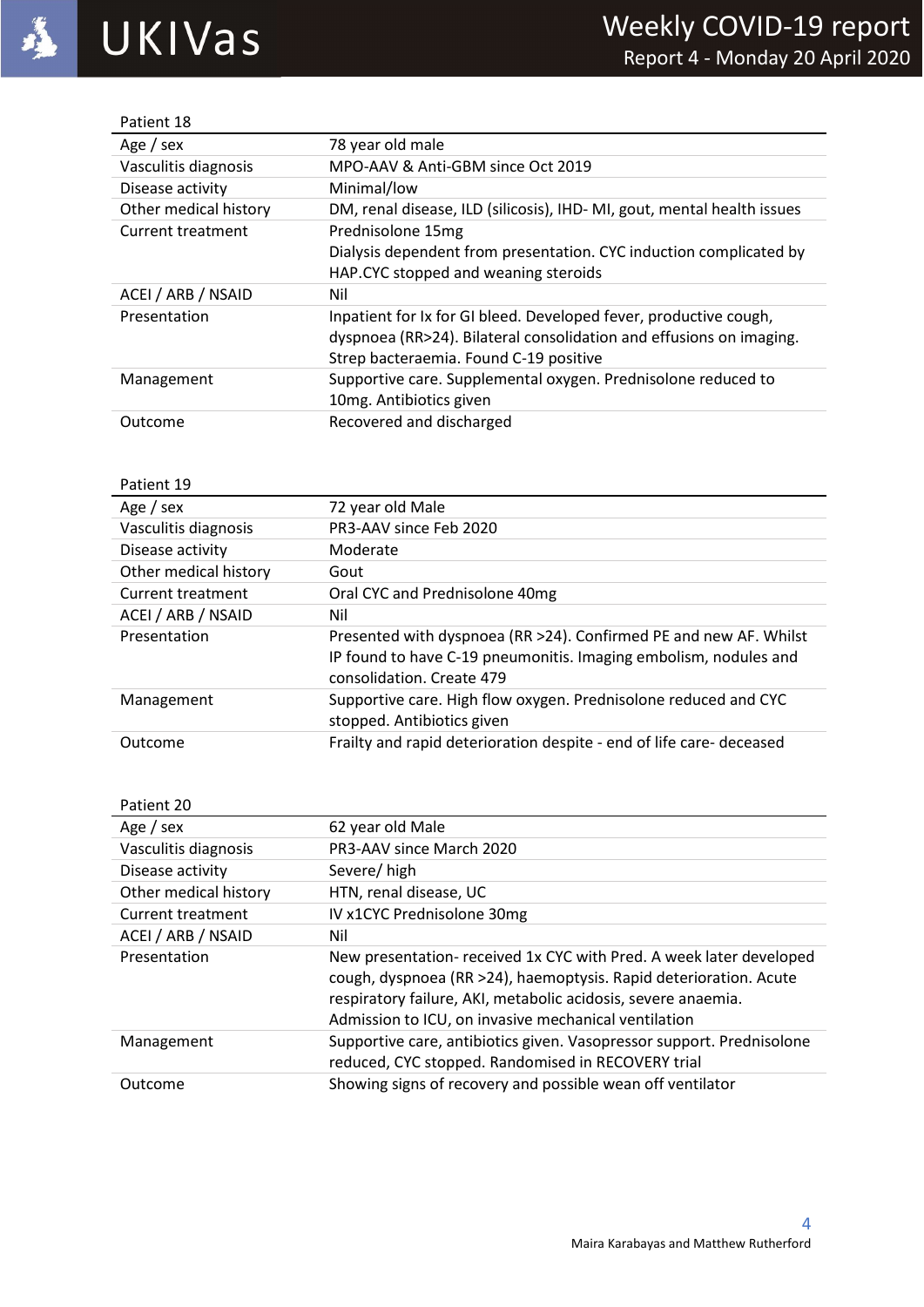

# Clinical characteristics of patients with confirmed COVID-19

|                                            | Critical outcome <sup>*</sup><br>$n=6$ | Non-critical <sup>*</sup><br>outcome<br>$n=14$ | <b>Total</b><br>$n=20$ |
|--------------------------------------------|----------------------------------------|------------------------------------------------|------------------------|
| Age (years) (mean ± SD)                    | $69.3 \pm 9.8$                         | $67.1 \pm 13.5$                                | $67.5 \pm 12.3$        |
| Female, n (%)                              | 2(33.3)                                | 5(35.7)                                        | 7(35)                  |
| Comorbidities, n (%)                       |                                        |                                                |                        |
| Hypertension                               | 2(33.3)                                | 5(35.7)                                        | 7(35)                  |
| <b>Diabetes</b>                            | 1(16.7)                                | 6(42.3)                                        | 7(35)                  |
| <b>Cardiovascular disease</b>              | 3(50)                                  | 6(42.3)                                        | 9(45)                  |
| <b>Renal disease</b>                       | 4(66.7)                                | 6(42.3)                                        | 10 (50)                |
| Lung disease                               | 1(16.7)                                | 1(7.1)                                         | 2(10)                  |
| Vasculitis diagnosis, n (%)                |                                        |                                                |                        |
| MPA (or MPO- AAV)                          | 2(33.3)                                | 2(14.3)                                        | 4(20)                  |
| GPA (or PR3-AAV)                           | 4(66.7)                                | 8(57.1)                                        | 12 (60)                |
| <b>EGPA</b>                                | 0(0)                                   | 1(7.1)                                         | 1(5)                   |
| <b>Undifferentiated AAV</b>                | 0(0)                                   | 1(7.1)                                         | 1(5)                   |
| <b>Dual positive</b><br>(Anti-GBM and MPO) | 0(0)                                   | 1(7.1)                                         | 1(5)                   |
| PAN                                        | 0(0)                                   | 1(7.1)                                         | 1(5)                   |
| Disease Activity, n (%)                    |                                        |                                                |                        |
| Remission                                  | 4(66.7)                                | 8(57.1)                                        | 12 (60)                |
| Minimal / Low                              | 0(0)                                   | 3(21.4)                                        | 3(15)                  |
| Moderate                                   | 1(16.7)                                | 0(0)                                           | 1(5)                   |
| Severe/High                                | 1(16.7)                                | 3(21.4)                                        | 4(20)                  |
| Vasculitis current therapy, n (%)          |                                        |                                                |                        |
| Recent Cyclophosphamide**                  | 2(33.3)                                | 2(14.3)                                        | 4(20)                  |
| Rituximab                                  | 1(16.7)                                | 3(21.4)                                        | 4(20)                  |